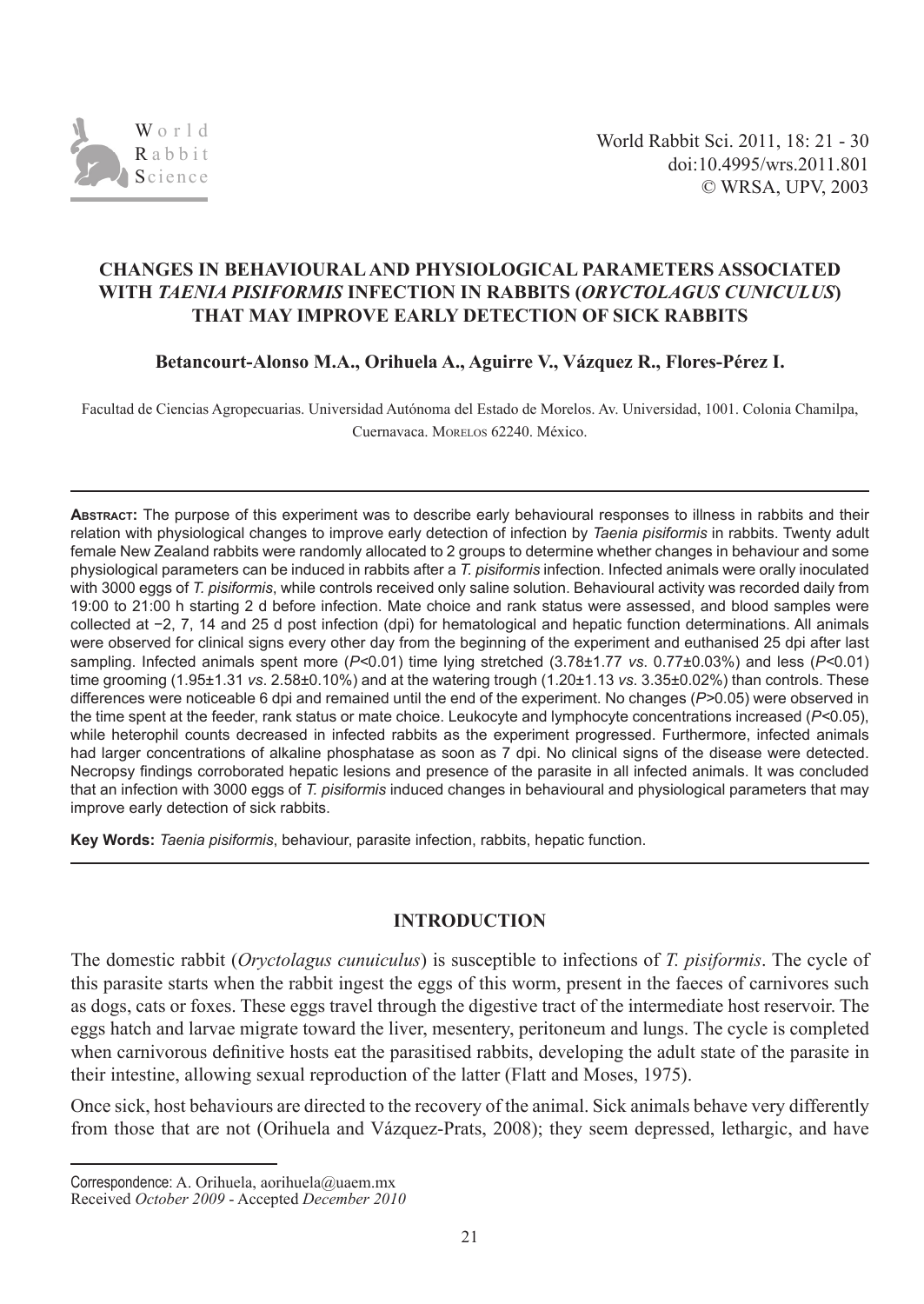scarce or null appetite, isolating themselves from the normal social activities of the group, a syndrome that has been defined as sickness behaviours (Hart, 1988). However, limited data on behavioural and physiological welfare indicators are available for rabbits (Verga, 2005; Trocino and Xiccato, 2006).

Clinical signs may also appear, contributing to the diagnosis of the disease. Symptoms such as diarrhoea, abdominal distension and pain, blood or mucus in faeces are indicative of parasitic diseases. However, diagnosis can only be confirmed with the physical finding of the parasites.

Some researchers have established that changes in behaviour may appear before the clinical signs, improving early detection of illness (Flower and Weary, 2006; Pastell and Kujala, 2007; Svensson and Jensen, 2007). For example, 10 wk after an experimental infection, even though there were no signs of gastrointestinal parasitism, calves that were not treated with an ivermectin bolus grazed on average 105 min less per day, consuming 0.78 kg less dry matter when compared to treated animals (Forbes *et al*., 2000). Feeding data from automated milk feeders have been used to help detect illness in milk-fed calves (Svensson and Jensen, 2007). More specifically, monitoring changes in feeding behaviour have helped to identify cows at high risk of metritis (Huzzey *et al*., 2007) and even changes of dry matter consumption on the day of calving have also been used to assess cows' lameness (Proudfoot *et al*., 2007).

In general, a better knowledge of animal behaviour related to illness will help to understand the causes of the illness and might improve its early determination (Rushen *et al*., 2007). With this in mind, the aim of the present experiment was to describe early behavioural responses to illness, and their relation with physiological changes, to help improve timely detection of infection by *T. pisiformis* in rabbits.

*T. pisiformis* was selected for a number of reasons. In addition to producing illness in intensive production species, host behaviour alterations could explain selective pressure which has enhanced transmission of the parasite from its intermediate host reservoir to its definitive host. Due to the characteristics of the biological cycle of *T. pisiformis*, this parasite has been used as a model for the study of other important zoonosis relevant to human health. For example, *T. pisiformis* has the advantage of being innocuous to humans while *T. solium* represents a main human health problem in developing countries. In addition, *T. pisiformis* and *T. solium* share several oncospheral antigens and the metacestode antigen of the later contains epitopes cross reactive with rabbit anti-sera to adult and oncospheral stages of the parasite (García-Allan *et al*., 1996).

# **MATERIALS AND METHODS**

# *Animals*

Twenty adult New Zealand female rabbits between 180-185 d old, with an average body weight of  $2.67\pm0.09$  kg, were used. Animals were housed in individual cages ( $60\times90\times40$  cm), elevated 70 cm from concrete floor, and received a commercial concentrate (16% crude protein) and water *ad libitum* during the trial. All animals were kept under natural temperature  $(19\pm3^{\circ}C)$  and light (11 h light; 13 h dark) conditions.

At the beginning of the experiment, no rabbits had any history of parasitic infection or signs of disease.

# *Experimental procedure*

Animals were allocated randomly to 2 groups. In the infected group, 10 rabbits were orally inoculated with 3000 eggs of *T. pisiformis*, while the rest of the animals were not infected (controls).

General health status of the animals was checked by a veterinarian every other day until the end of the study (25 dpi).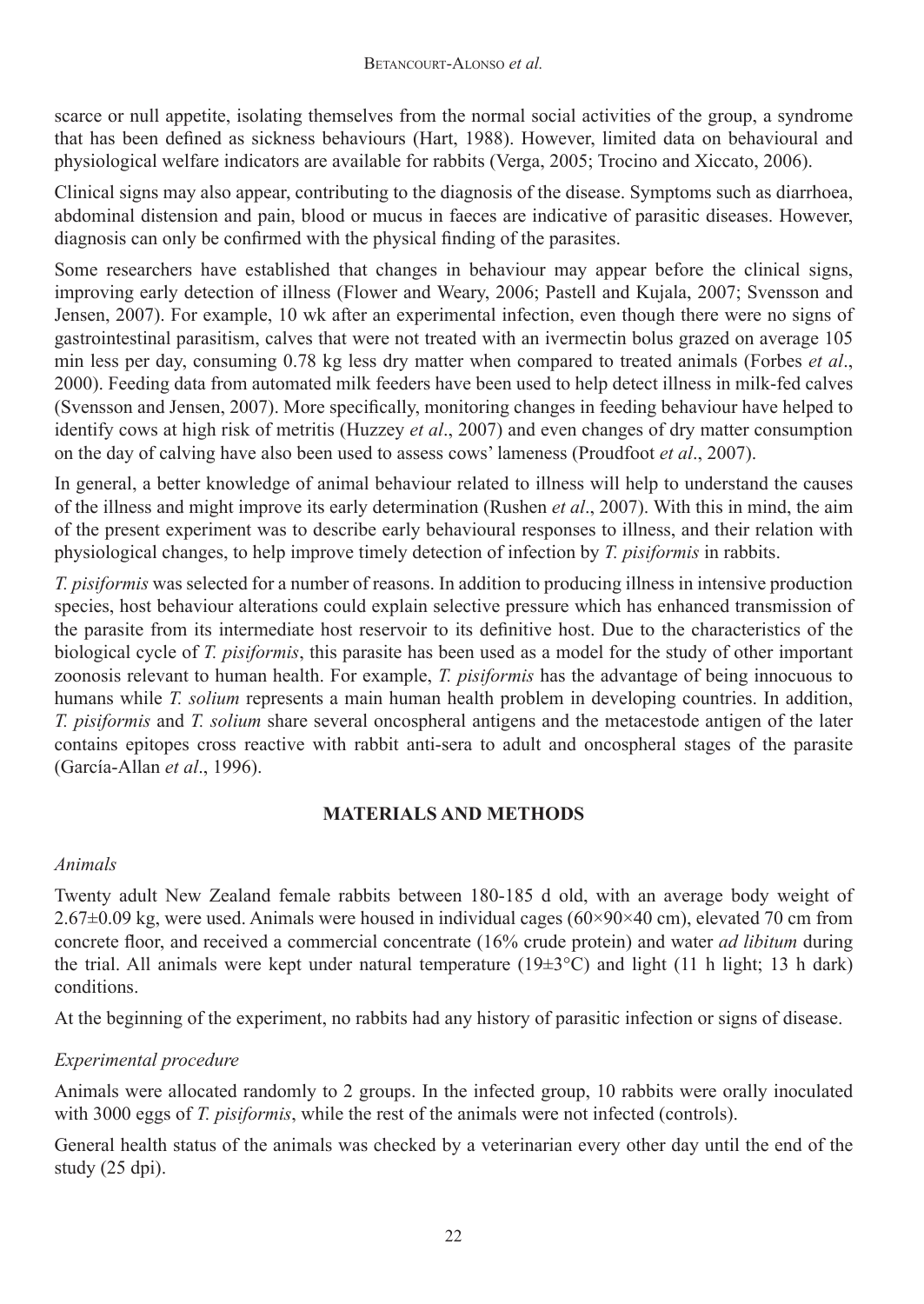# *Infection with T. pisiformis*

Adult metacestodes of *T. pisiformis* were obtained from the guts of adult dogs euthanised in the Canine Control Centre at Tlahuac County in Mexico City. Each intestine was carefully inspected after a longitudinal cut in search for the Taenia in the intestinal lumen. Parasites were identified, washed and stored at 4°C according to the methodology proposed by Flatt and Campbell (1974).

After refrigeration, egg viability was 80% (technique described (Wang *et al*., 1997), and a total of 3000 eggs were counted using a Newbauer camera. This was the infecting dose used per rabbit (Flatt and Moses, 1975; Worley, 1974).

A flexible sterile oral probe was used to inoculate each rabbit with the parasite. The same procedure was repeated in the control animals, inoculating only phosphate buffered saline (PBS). Before this practice, animals were tranquilised with 35/5 mg/kg im ketamine/xylazyne, respectively (AVMA, 2001).

# *Time budgets*

All animals were observed continuously from 19:00 to 21:00 h using a time-lapse video recorder every day until the end of the study (25 dpi,) starting 2 d before infection from September to October, 2008. Cameras had a night recording option (allowing recording with minimum light), as sunset occurred at 19:12 the day of infection, and at 19:24, 25 d later.

The length of the observation period was established on the basis of behavioural studies by Gonzalez *et al*., 1990 and 1993, while the moment in time was set based on Gunn and Morton (1995), who found that behaviours like lying, grooming and eating occurred more during the dark, and the periods of greatest social activity take place during evening and night.

For each rabbit the total time (within the 2 hs of observation) that a particular behaviour occurred was converted into a percentage for each behaviour (e.g. for one rabbit, the mean grooming time for the 25 d was 2.4 min). This rabbit groomed for 2% (2.4×100/120) of her recording period (120 min). For each behaviour observed, the % value from individual rabbits were added together and divided by the number of animals in each treatment  $(n=10)$  to give a mean percentage and standard error value for the whole group over the 2 h observation period.

The behaviours recorded included:

- a) Time spent at the feeder or watering trough (started with a rabbit putting her head in the feeder or watering trough, and ended when the animal moved away at least one step).
- b) Time spent grooming. Groom was considered when the rabbit was licking or using its teeth on the coat or washing her ears with the forepaws (Gunn and Morton, 1995; Krohn *et al*., 1999) and
- c) Time lying stretched (resting with body trunk on the floor, hind limbs outstretched and belly exposed (Hansen and Berthelsen, 2000).

# *Mating attractiveness choice test, dominance status and weight*

Mating attractiveness tests were performed comparing the mating preferences of 3 sexually mature, vasectomised New Zealand males to infected and non-infected females. This rabbits had a history of high libido and weighed 3.0 kg at the beginning of the experiment.

In each test, 2 different females were introduced to each male cage; an infected and control female as mating options, in random order. Mating tests were designed to last 90 s in duration, unless ejaculation occurred (whichever occurred first).

The first approach to the female, the number of approaches toward each female, and the female mated by the male (ejaculation as described by Gonzalez, 2004) were registered.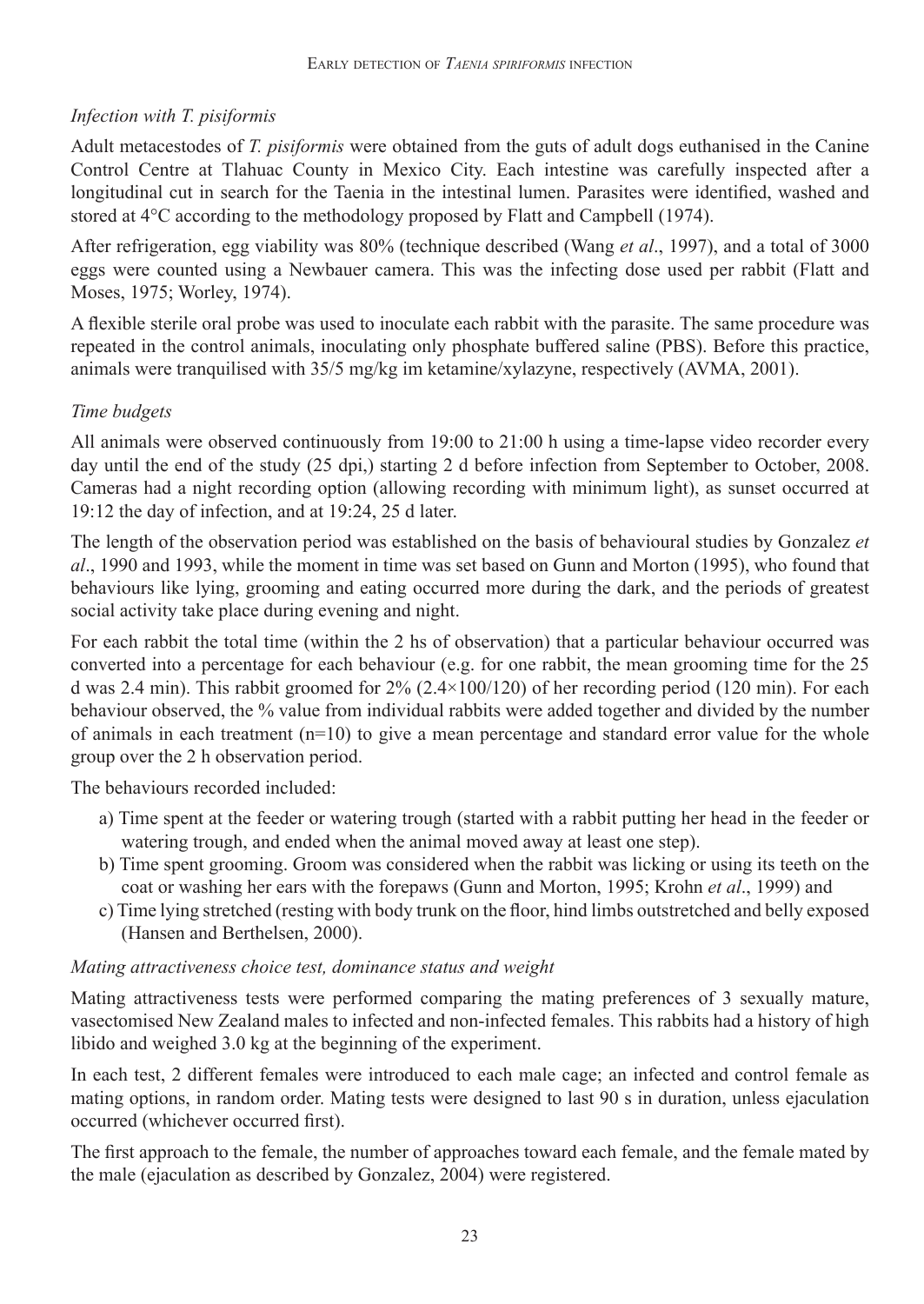Rank status was assessed using food as the motivational basis for competition. Food was withdrawn 5 h before each test to generate sufficient motivation. The experiment consisted of observations of pair-wise competition tests (Erhard *et al*., 2004). Animals were ranked according to competitive abilities based on counts of wins and losses of access to a feeder.

The test cage was  $120\times90\times40$  cm. In one side of the cage was a feeder (as in their home cage), which allowed access to food to only one rabbit at a time. Because one animal participated in several tests each day, animals were not allowed to eat until their last competition. Only the pairs that involved one treated and one control rabbit were considered.

Mating test choices and dominance status determination were conducted at −2, 7, 14 and 25 dpi.

Live weight was registered at noon, every day, by the use of a digital scale, until the end of the study (25 dpi) starting 2 d before infection.

# *Hematological and hepatic function*

The site of sample collection on the ear was prepared by shaving the area and then wiping with 70% isopropyl alcohol. Once prepared, an angiocath (22-gauge, 1-in., Abbocath, Abbot Medical, Abbot Park, IL) was placed in the auricular (central) artery, according to the process described by Fuentes and Newgren (2008). Six mL blood samples were collected from both groups at −2 d (baseline), and again in days 7 and 14 dpi. Animals were tranquilised 15 min prior to blood draw with ketamine/xylazyne 35/5 mg/kg im, respectively. Cardiac blood collection was limited to the sample obtained 25 dpi from euthanised animals. Each sample was separated into 2 tubes, one containing EDTA (anticoagulant) and one without it, to perform the hematological and hepatic function analysis, respectively.

A Coulter Counter® T-540 (Coulter Electronics Inc., Florida, USA) was used to evaluate: leukocytes, heterophils, lymphocytes and basophils, while a Cobas Mira® Chemistry Analyzer (Roche Diagnostic Systems Inc., New Jersey, USA) was used for the analysis of the hepatic function as total bilirubin, alanine aminotransferase (ALT) and alkaline phosphatase (ALP) concentration (Bortolotti *et al*., 1989).

# *Parasitic load determination*

Rabbits were euthanised by an overdose of pentobarbital (100 mg/kg) via intra-cardiac at 25 dpi. Before this practice, animals were treated with 35/5 mg/kg im ketamine/xylazyne, respectively (AVMA, 2001).

The respiratory and gastrointestinal tracts were removed for parasite examination and worm burden was assessed by visual inspection. Organs and thoracic and abdominal cavities were inspected to quantify *T. pisiformis* metacestodes (Bowman, 1999).

# *Statistical analysis*

The Mann Whitney test was used to compare individual behaviour; the Bayesian analysis of linear dominance hierarchies (Adams, 2005) based on paired comparisons was used to compare rank status between groups; while data from mating tests were analysed to determine whether the proportion of choices deviated significantly from a 50:50 ratio within each variable.

To compare live weight, hematological and hepatic values among groups and the sequential data recorded on the same set of animals, repeated measures analysis of variance model was used:

$$
Y_{ik}\!\! = \!\! \mu + \alpha_i + \beta_k + \left(\alpha\beta\right)_{ik} + E_{(ik)}
$$

Where  $n_1 = 10$ ;  $n_2 = 10$ ;  $i=1, 2$ : effect of the ith treatment (T0 and T1); k=1-4 (sample points);  $\mu$ : mean of the distribution of Y;  $\alpha_i$ : effects of the two treatments (A);  $\beta_k$ : effect of time at the various sampling points in the process of repeated measurement of the subjects  $(B)$ ;  $(\alpha\beta)$ <sub>ik</sub>: the interaction of A and B; E<sub>(ik)</sub>: the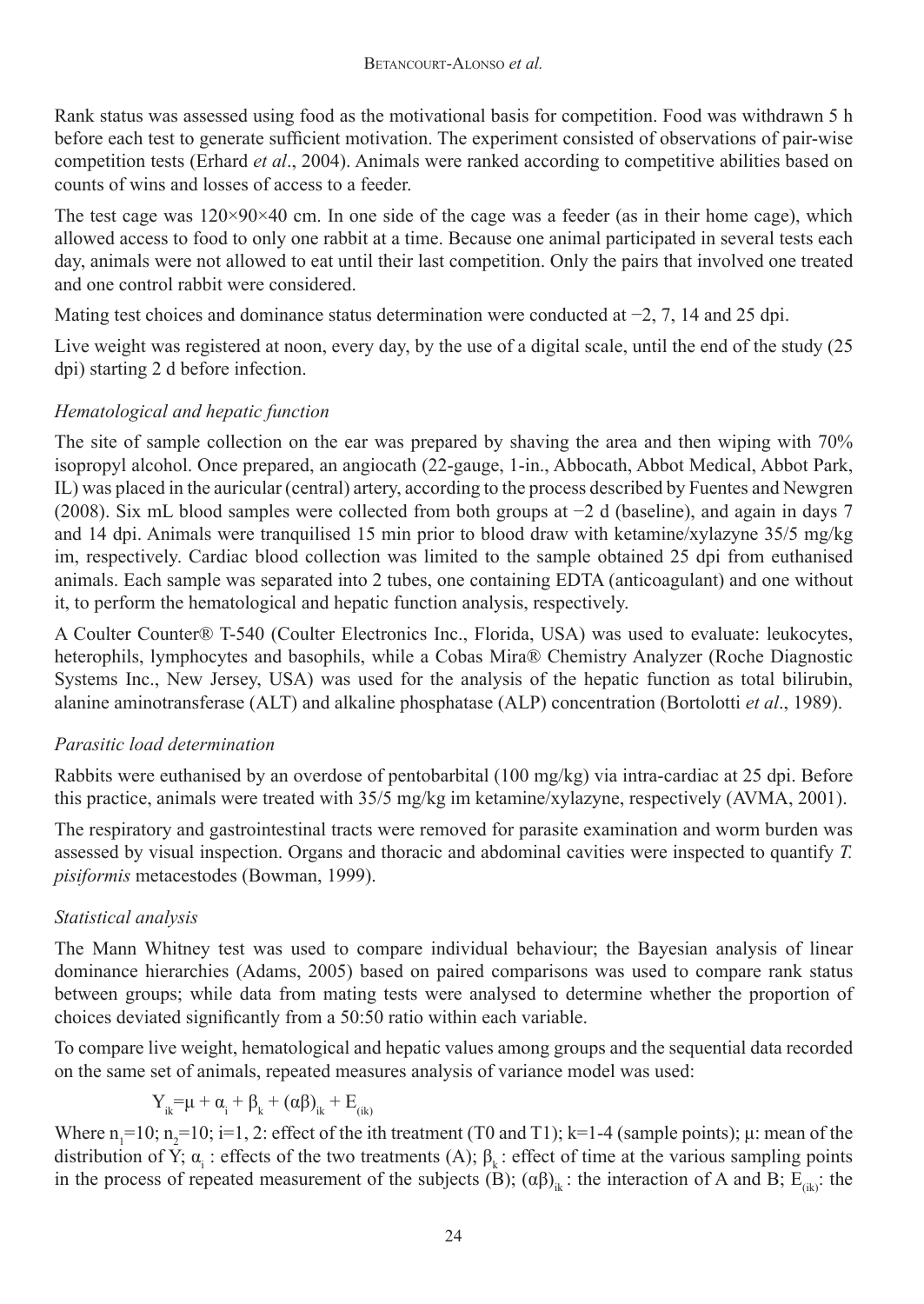residual error (SAS, 1988). The means were compared for significance by Tukey´s test (Snedecor and Cochran, 1989) at *P<*0.05.

#### **RESULTS**

#### *Behaviour*

Infected animals spent more ( $P<0.01$ ) time lying stretched (3.78 $\pm$ 1.77 *vs*. 0.77 $\pm$  0.03%) and less ( $P<0.01$ ) time grooming  $(1.95\pm1.31 \text{ vs. } 2.58\pm0.10\%)$  and at the watering trough  $(1.20\pm1.13 \text{ vs. } 3.35\pm0.02\%)$  than controls (Table 1). However, no difference (*P>*0.05) was found in the time that animals spent at the feeder.

Infected animals spent less time at the drinking trough than controls and this difference was significant from 6 dpi until the end of the experiment. At 7 dpi, infected rabbits also started spending more time lying down, while the effect on grooming behaviour was observed from 8 dpi (Figure 1).

#### *Mating tests choice, dominance status and weight*

In all mating tests, the males ejaculated before the end of the 90 s period, approaching uninfected females in 58% of the tests, displaying 53% of the approaches toward these same females and mating (ejaculation) with them 55% of the times. These findings were not statistically different (*P*>0.05) from the 50% probability of success (or failure) expected at random.

All food paired tests competitions were finished before the end of the 60 s period. Rank status at all post infection sample points (7, 14 and 25 dpi) were similar (*P>*0.05) from those obtained 2 dpi. Infected



Figure 1: Dynamics in the time spent lying down, grooming and drinking in controls and treated animals from the day of infection to 25 d post infection.

females won about  $50\pm7\%$  of the encounters with control rabbits.

There was no difference (*P>*0.05) in live weight between treated and control rabbits at any time during the whole experiment. At 25 dpi, treated and control rabbits weighed 3.1±0.4 and 3.2±0.2 kg, respectively.

### *Hematological and hepatic function*

Infected animals showed higher (*P<*0.05) concentrations of leukocytes and lymphocytes at 25 dpi. More (*P<*0.05) heterophils were also found at 7 dpi and basophils cells were higher (*P<*0.05) at 14 and 25 dpi in comparison with controls (Table 2).

In the infected animals, total bilirubin values increased (*P<*0.05) at 25 dpi, ALT values decreased at 7 dpi (*P<*0.05), but rose to original levels (*P<*0.05) at 14 and 25 dpi. In addition, ALP concentration increased (*P<*0.05) from 7 dpi until the end of the experiment (Table 2).

## *Parasitic load determination*

The average number of metacestodes and hepatic lesions per infected animal found during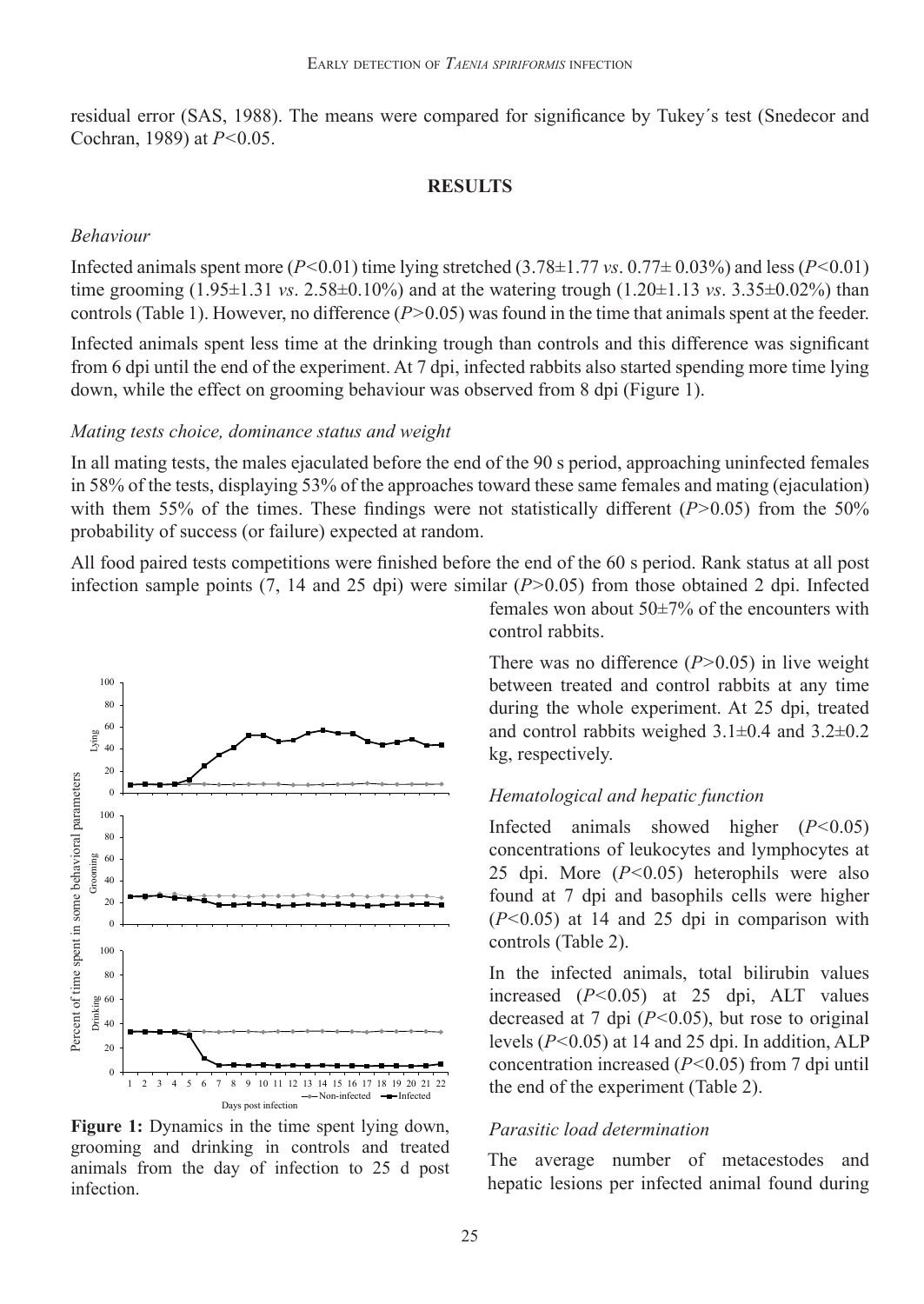|                        | Non-infected    | Infected        | <i>P</i> -value |
|------------------------|-----------------|-----------------|-----------------|
| Grooming               | $2.58 \pm 0.10$ | $1.95 \pm 1.31$ | ${}_{0.01}$     |
| Lying stretched        | $0.77 \pm 0.03$ | $3.78 \pm 1.77$ | ${}_{0.01}$     |
| At the watering trough | $3.35\pm0.02$   | $1.20 \pm 1.13$ | ${}_{0.01}$     |
| At the feeder trough   | $2.36\pm0.14$   | $2.37\pm0.01$   | > 0.05          |

**Table 1:** Percentage of total observation time (mean±standard deviation) that rabbits spent grooming, lying and at the drinking and feeding trough, when compared between infected and non-infected groups.

necropsies at 25 dpi was 2.30±1.25, and 3.70±2.66, ranging from 1 to 4 and 1 to 8, respectively. All infected animals had metacestodes of *T. pisiformis* and hepatic lesions, the latter, displayed as 2 mm white spots. However, control animals had neither hepatic lesions nor parasites.

## **DISCUSSION**

## *Behaviour*

In our study, feeding and grooming accounted for 5.52 and 8.29% of the time spent by non infected and infected rabbits, respectively. These parameters are below the 10% reported by Gunn and Morton (1995) and Krohn *et al*. (1999) for caged rabbits. However, this difference might be due to the more restricted observation period used during this study.

The increase in time spent lying down displayed by infected rabbits could be part of the behaviour of sick animals. The behavioural changes induced by the parasites might be based on the form of transmission involved. When the lifecycle of the parasite needs an intermediate host, as *T. pisiformis* does, then survival and reproduction of the parasite depends on predation of the infected rabbits (Klein, 2003). The decrease in the activity from the infected rabbits could also be due to general weakness (Alzaga *et al*., 2007). *T. pisiformis* metacestodes make relatively large cavities in organs and tissues of host (usually up to 1 cm of diameter). These stages demand metabolic resources from the host to survive and induce a costly immune defence with large deposition of host tissue around the lesion (Anderson *et al*., 1981). In addition, *T. pisiformis* metacestodes are located across the thoracic and abdominal organs (Anderson *et al*., 1981) and subsequently also constrain the function of affected organs and compress thoracic and abdominal muscles and bones, which could affect the running capacity of parasitised animals. It has

|                                  | Days post infection          |                               |                              |                             |
|----------------------------------|------------------------------|-------------------------------|------------------------------|-----------------------------|
|                                  | $-2$                         |                               | 14                           | 25                          |
| Leukocytes $(\times 10^9/L)$     | $5.2 \pm 0.3^{\text{a}}$     | $5.6 \pm 0.5$ <sup>ab</sup>   | $6.8 \pm 0.4$ <sup>ab</sup>  | $7.3 \pm 0.5^{\rm b}$       |
| Heterophils $(\% )$              | $53.2 \pm 5.5^{\rm b}$       | $62.1 \pm 4.5^{\rm b}$        | $42.5 \pm 3.8$ <sup>ab</sup> | $33.3 \pm 3.4^a$            |
| Lymphocytes $(\% )$              | $41.2 \pm 2.2$ <sup>a</sup>  | $44.5 \pm 7.7$ <sup>a</sup>   | $49.9 \pm 4.0$ <sup>ab</sup> | $57.5 \pm 4.5^{\rm b}$      |
| Basophils $(\% )$                | $0.9 \pm 0.2$ <sup>a</sup>   | $0.9 \pm 0.1$ <sup>a</sup>    | $2.5 \pm 0.8^b$              | $2.4 \pm 0.4^b$             |
| Total bilirubin (µmol/L)         | $4.5 \pm 0.8$ <sup>ab</sup>  | $2.0 \pm 0.1$ <sup>a</sup>    | $1.7 \pm 0.1^{\text{a}}$     | $5.6 \pm 0.6^b$             |
| Alanine aminotransferase $(u/L)$ | $31.0 \pm 2.7$ <sup>a</sup>  | $10.5 \pm 1.2^b$              | $24.2 \pm 1.8$ <sup>ab</sup> | $39.5 \pm 2.9^{\mathrm{a}}$ |
| Alkaline phosphatase (u/L)       | $104.7 \pm 7.5^{\mathrm{a}}$ | $170.3 \pm 19.8$ <sup>b</sup> | $175.3 \pm 20.5^{\circ}$     | $163.1 \pm 7.7^b$           |

**Table 2:** Hematological and hepatic function values in infected rabbits at 2 d before infection, 7, 14 and 25 d post infection.

a,b Different superscripts in a row refer to statistical differences (*P<*0.05).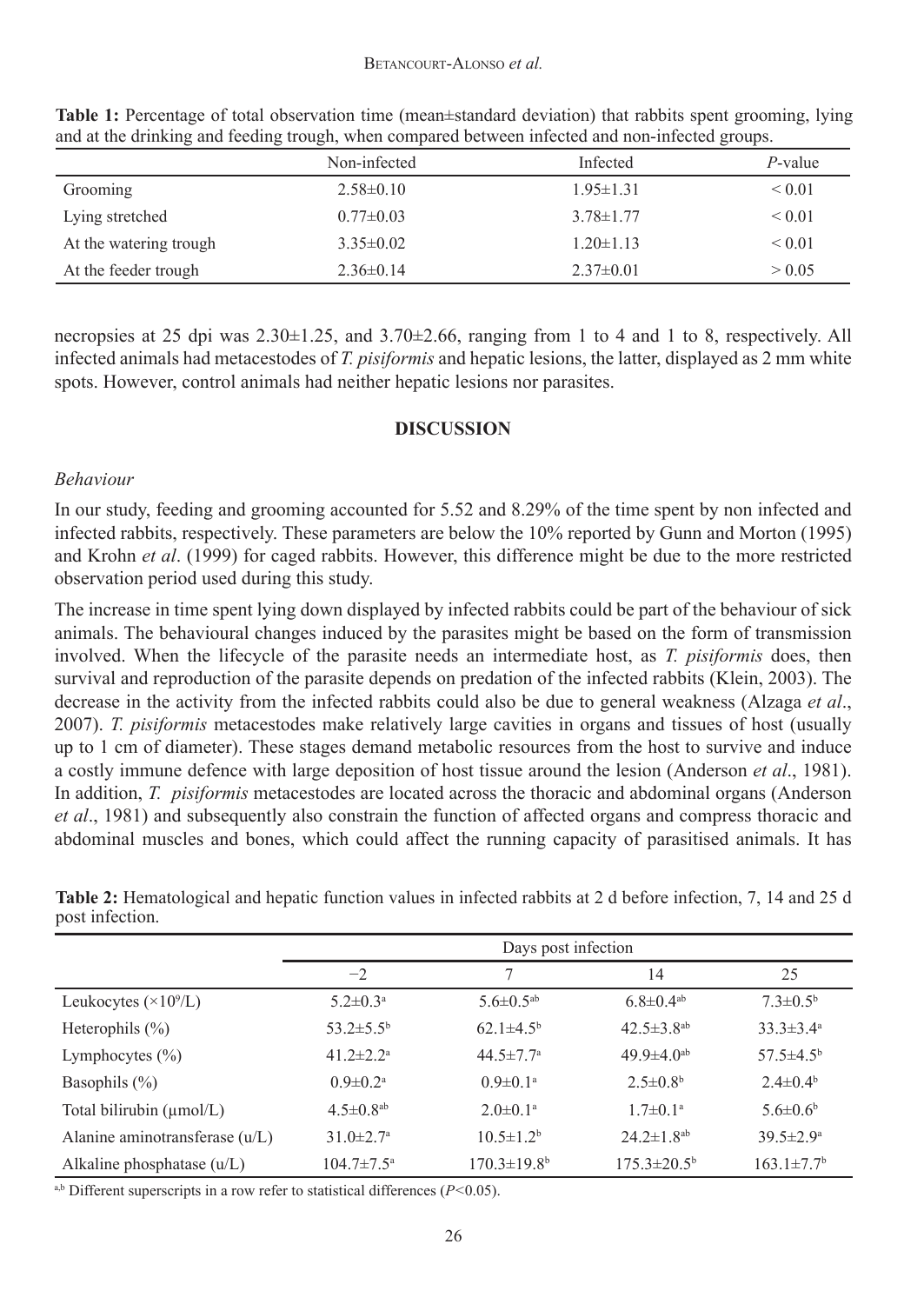been observed that larger loads of *T. pisiformis* reduce escape success from predators in free living hares (Alzaga *et al*., 2007). Other parasitic infections known to modify hosts' behaviour are *Trichinella spiralis*  (Rau, 1983) and *Toxoplasma gondii* (Webster, 1994).

During the present study, infected rabbits did not reduce the time spent at the feeder. This finding is in accord with the similar body weights found at the end of the experiment in treated and control rabbits. A light load of parasites and/or a short experimental phase could be involved. Similar results were observed by Borderas *et al*. (2007) in calves, which also decreased the time spent grooming and increased inactivity while food consumption was not affected.

The degree of anorexia may be determined by species and the site of infection as well as the breed, age and resistance of the host (Sykes and Greer, 2003). Of course, the magnitude of infection is also important: infections with less than 3000 larvae of *Trichostrongylus colubriformis* per week do not reduce food consumption yet more than 30000 larvae infections do so, causing clinical diarrhoea, and death (Steel *et al*., 1980). Similarly, anorexia did not occur until 3 wk after larvae infection, coinciding with the establishment of the mature worms (Kyriazakis *et al*., 1994). *T. pisiformis* metacestodes develop in 15-30 dpi. However, hepatic lesions due to larvae stage have been reported to occur as soon as 2 dpi (Flatt and Cambell, 1974).

The lack of interest in grooming could be directly related to the increase in time spent lying (inactive). Both behaviours involve a reduction in physical activity and the consequent energy saving (Orihuela and Vázquez-Prats, 2008). However, special attention should be considered in the decrease in the time that the rabbits spent close to the drinkers. For example, Madsen and Kristensen (2005) found a decrease in drinking behaviour for up to 6 d, followed by an increase in drinking, which predicted outbreaks of diarrhoea in piglets.

Unfortunately in the present study, food and water consumption were not measured and can only be associated with the time that the animals spent at feeding and drinking troughs. However, changes in food and water consumption require further investigation

# *Mating tests choice, dominance status and weight*

The fact that no differences were found in the mating tests is in disagreement with results from *T. crassiceps* infections, where mice males identified and avoid mating with infected females, and in some cases even displayed aggression towards them (Gourbal and Gabrion, 2004). However, regardless of the parasite species, methodological differences may contribute to these apparently contradictory results. In the Gourbal and Gabrion (2004) study, infection was not induced with eggs orally administered, but with metacestodes injected directly in the peritoneum of mice, resulting in an increase in weight and alteration of their aspect. Other possibility could be that higher parasitic loads generally induce diarrhoeas, lack of grooming and weight losses, leading to females with bad odour, unkempt fur and poor body condition, features that might be avoided by the male when selecting a sexual partner. It is important to note that these experiments were conducted in rodents, and no information is available in lagomorphs.

*T. gondii* and *T. cruzi* turn dominant mice into submissive mice (Arnott *et al*., 1990; Kristennson *et al*., 2002). This change in hierarchy status was not found in the present experiment. Again, perhaps increasing the length of the study and/or using larger parasite loads might have led to different results.

## *Hematological and hepatic function*

The increase in leukocytes observed in the infected animals was gradual, starting as early as 7 dpi, a characteristic that was also observed in sheep naturally infected with *Fasciola hepatica* (Matanović *et al*., 2007).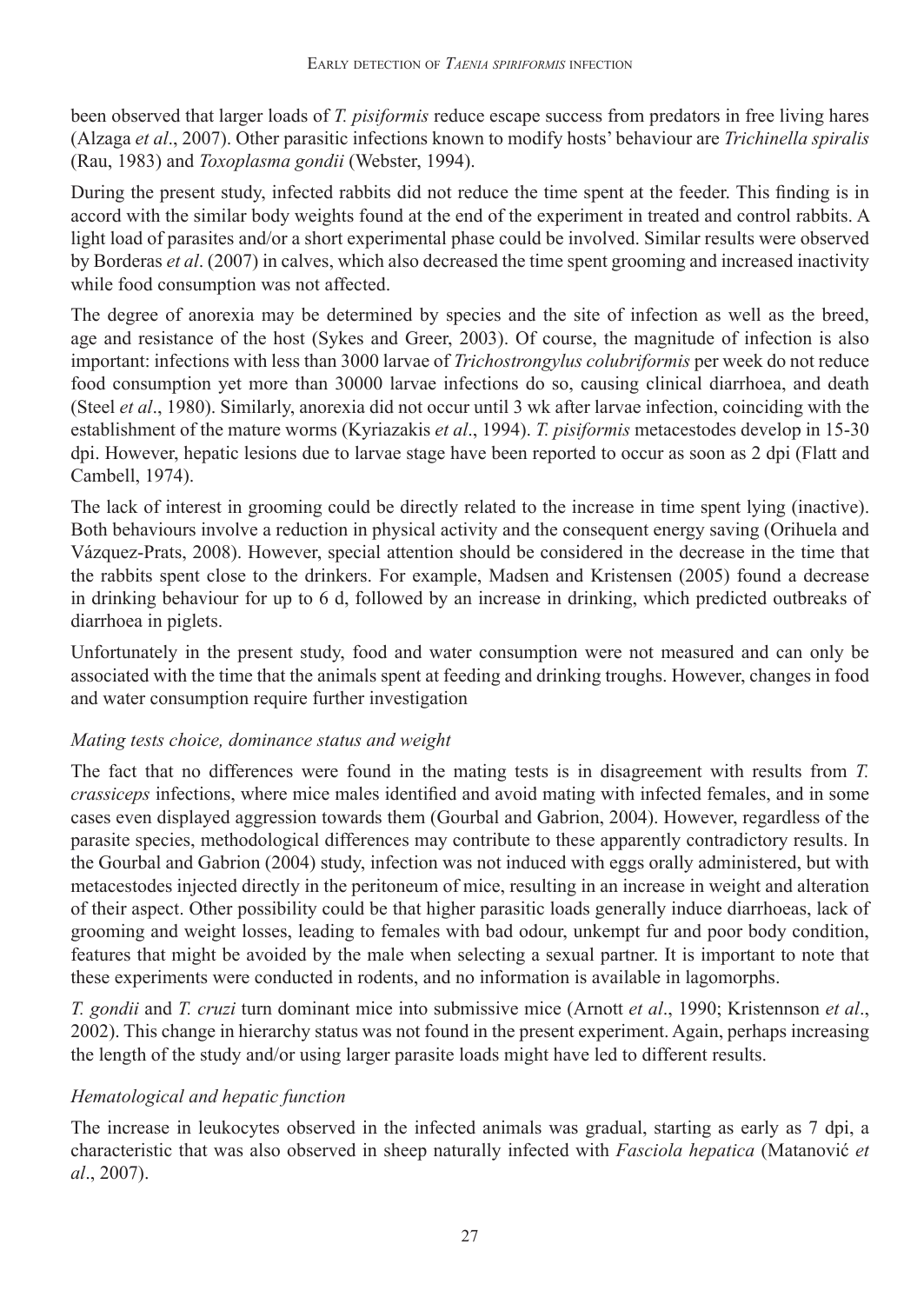Royo (1986) found that pigs infected orally with eggs of *T. solium*, total leukocytes and lymphocytes rose at 30 dpi, which is in agreement with the findings of the present experiment (25 dpi). This increment, even though it is not specific for parasitic diseases, could be used to drive this diagnosis.

The increase in leukocytes has been associated with acute infectious processes (Jain, 1993) that induce the liberation of cytokines which are responsible for the behaviour of sick animals (Krueger and Majde, 1994; Laye *et al*., 1994; Krueger *et al*., 2003). Even though in the present work a significant increase in lymphocytes was detected at 25 dpi, this was the result of a gradual (non significant) increase observed in samples from 7 and 14 dpi. It is possible that these small rises in lymphocytes could increase cytokine levels inducing changes in behaviours such as: time spent drinking, lying down and grooming 7 dpi. For this reason, it is suggested that cytokine concentrations should be determined in further studies at several dpi.

The increase in heterophils in the present experiment is in agreement with Pérez-Torres *et al*. (2002), who reported that a local inflammatory response is characterised by a significant increase in heterophils. In addition, basophils participate in the immediate hypersensitivity reaction, producing histamine. Melman (1987) found that the basophiles rose in parasitic diseases involving *Ancylostoma caninum*. Similar results were found in the present experiment at 14 and 25 dpi.

The increase observed in total bilirubin may indicate post hepatic jaundice or obstruction. In addition, a raise in ALT concentration is generally associated with hepatocyte necrosis (Presidente *et al*., 1975; Kraft and Schillinger, 1989). However, the importance of the latter in the diagnosis of parasitic diseases has not been established (Vengust *et al*., 2003).

An increment in ALP was observed 7 dpi. This rise suggests an obstruction in the hepatic tissue due to the presence of the parasite. An increase in this enzyme has also been reported in sheep (Matanović *et al*., 2007) and deer (Vengust *et al*., 2003) infected with *F. hepatica*. For this reason, this enzyme has been proposed as a reference in parasitic diseases characterised with hepatic migration (Conboy and Stromberg, 1991).

# *Parasitic load determination*

The fact that no metacestodes or hepatic lesions were found during necropsies in the controls, while all infected animals showed these situations, confirms the success of the infection process and the origin of the changes recorded.

In summary, an infection with 3000 eggs of *T. pisiformis* induced changes in the behaviour of rabbits starting 6 dpi, reducing the time animals were observed at drinkers and spent grooming, while increasing the time spent lying down. There was also a simultaneous increase in leukocytes and alkaline phosphatase associated with the behavioural changes. These physiological reactions are related to the production of cytokine pro-inflammatory responses and hepatitis due to the parasite's presence in the liver.

This study is a novel description of behavioural alterations of domestic rabbits induced by the experimental infection of *T. pisiformis*.

# **CONCLUSIONS**

An infection with 3000 eggs of *T. pisiformis* induced changes in behavioural and physiological parameters that may improve early detection of sick rabbits.

**Acknowledgements:** Authors are very grateful to Dr. Sarah Chaplin for her help editing this manuscript and to PROMEP and CONACyT for financial support. We also want to thank the Canine Control Centre at Tlahuac County in Mexico City for allowing us to sample dogs in order to obtain the parasites used in this research.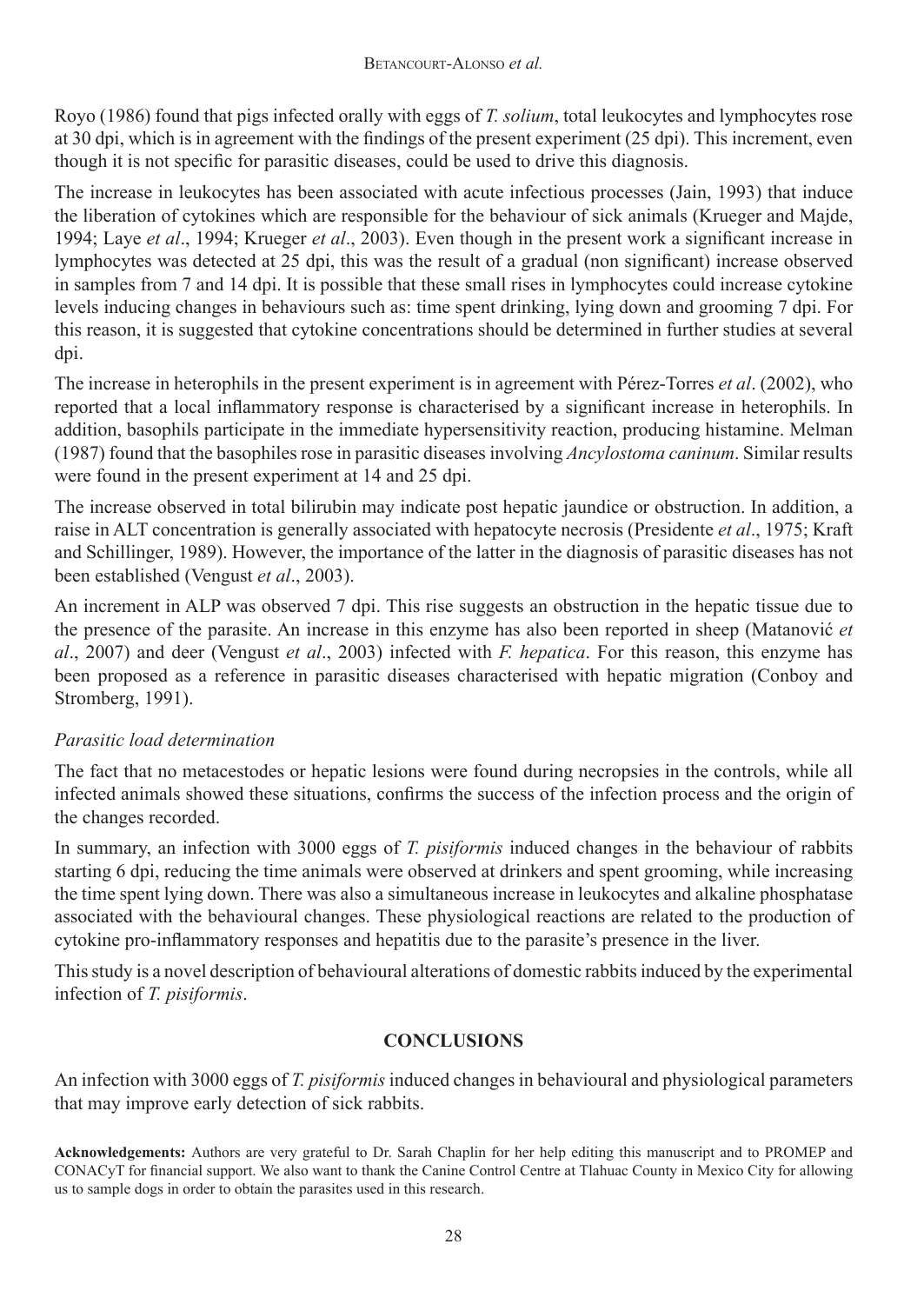#### **REFERENCES**

- Adams E.S. 2005. Bayesian analysis of linear dominance hierarchies. *Anim. Behav. 69: 1191-1201. doi:10.1016/j.anbehav.2004.08.011.*
- Alzaga V., Vicente J., Villauna D., Acevedo P., Casas F., Gortazar C. 2008. Body condition and parasite intensity correlates with escape capacity in Iberian hares (*Lepus granatensis*). *Behav. Ecol. Sociobiol., 62: 769-775. doi: 10.1007/s00265-007-0502-3.*
- American Veterinary Medical Association, 2001. Report of the AVMA panel on euthanasia. *J. Am.Vet. Med. Assoc., 218: 669-696. doi: 10.2460/javma.2001.218.669*
- Anderson P.H., Mathews J.G., Berret S., Brush P.J., Patterson D.S. 1981. Change in plasma enzyme activities and other blood components in response to acute and chronic liver damage in cattle. *Res. Vet. Sci., 31: 1-4.*
- Arnott M.A., Casella J.P., Aitken P.P., Hay J. 1990. Social interactions of mice with congenital *Toxoplasma gondii* infection. *Ann. Trop. Med. Parasit., 84: 149-56.*
- Borderas F.T., Passillé A.M., Rushen J.P. 2007. Behavioural correlates of induced fever in dairy calves. *In Proc.: 41st International Congress of the International Society for Applied Ethology. Mérida, Yuc., México.*
- Bortolotti A., Castelli D., Bonati M. 1989. Hematology and serum chemistry values of adult, pregnant and newborn New Zealand rabbits (*Oryctolagus cuniculus*). *Lab. Anim. Sci., 39: 437-439.*
- Bowman D.D. 1999. Georgis´ Parasitology for Veterinarians, *7th Ed. WB. Saunder Company, Philadelphia, USA.*
- Conboy G.A., Stromberg B.E. 1991. Hematology and clinical pathology of experimental Fascioloides magna infection in cattle and guinea pigs. *Vet. Parasitol., 40: 241-255.*
- Erhard H.W., Fábrega E., Stanworth G., Elston D.A., 2004. Assessing dominance in sheep in a competitive situation: level of motivation and test duration. *Appl. Anim. Behav. Sci., 85: 277-292. doi: 10.1016/j.applanim.2003.09.013.*
- Flatt R.E., Cambell W.W. 1974. Cysticercosis in rabbits: incidence and lesions of the naturally occurring disease in young domestic rabbits. *Lab. Anim. Sci., 24: 914-918.*
- Flatt R.E., Moses R.W. 1975. Lesions of experimental cysticercosis in domestic rabbits. *Lab. Anim. Sci., 25: 162-167.*
- Flower F.C., Weary D.M. 2006. Effect of hoof pathologies on subjective assessments of dairy cow gait. *J. Dairy Sci. 89: 139-46. doi:10.3168/jds.S0022-0302(06)72077-X.*
- Forbes A.B., Huckle C.A., Gibb M.J., Rook A.J., Nuthall R. 2000. Evaluation of the effects of nematode parasitism on grazing behavior, herbage intake and growth in young grazing cattle. *Vet. Parasitol., 90: 111-118. doi:10.1016/S0304-4017(00)00218-1.*
- Fuentes G.C., Newgren J. 2008. Physiology and clinical pathology of laboratory New Zealand White rabbits housed individually and in groups. *J. Am. Assoc. Lab. Anim., 47: 35-38.*
- García-Allan C., Martínez N., Flisser A., Aluja A., Allan J.C., Craig P.S. 1996. Immunocharacterization of *Taenia solium* oncosphere and metacestode antigens. *J. Helmithol., 70: 271-280. doi: 10.1017/ S0022149X00015558.*
- Gonzalez G., Melo A.I., Zavala A., Beyer C. 1990. Variations in chinmarking behavior of New Zealand female rabbits throughout the whole reproductive cycle. *Physiol. Behav., 48: 361-365. doi: 10.1016/0031-9384(90)90328-2.*
- Gonzalez G., Melo A.I., Zavala A., Chirino R., Beyer C. 1993. Sex steroid regulation of chin-marking behavior in male New Zealand rabbits. *Physiol. Behav., 54: 1035-1040. doi: 10.1016/0031- 9384(93)90321-6.*
- Gonzalez R., 2004. Cunicultura: La Ciencia del Conejo, *1st. Ed. Universidad Autónoma de Baja California Sur, Baja California Sur, Mexico.*
- Gourbal B.E., Gabrion C. 2004. A study of mate choice in mice with experimental Taenia crassiceps cisticercosis: Can males chose? *Can. J. Zoolg. 82: 635-643. doi:.10.1139/z04-038.*
- Gunn D., Morton D.B. 1995. Inventory of the behavior of New Zealand White rabbits in laboratory cages. *Appl. Anim. Behav. Sci. 45: 277- 292. doi:10.1016/0168-1591(95)00627-5.*
- Hansen L.T., Berthelsen H. 2000. The effect of environmental enrichment on the behaviour of caged rabbits (*Oryctolagus cuniculus*). *Appl. Anim. Behav. Sci. 68: 163-178. doi: 10.1016/ S0168-1591(00)00093-9.*
- Hart B.L. 1988. Biological basis of the behavior of sick animals. *Neurosci. Biobehav. R., 12: 123-137. doi: 10.1016/S0149-7634(88) 80004-6.*
- Huzzey J.M., Veira D.M., Weary D.M., Von Keyserlingk M.A. 2007. Prepartum behavior and dry matter intake identify dairy cows at risk for metritis. *J. Dairy Sci., 90: 3220-3233. doi: 10.3168/ jds.2006-807.*
- Jain N.C. 1993. Essentials of Veterinary Hematology. *1st Ed. Willey-Blackwell, Philadelphia, USA.*
- Klein S.L. 2003. Parasite manipulation of the proximate mechanisms that mediate social behavior in vertebrates. *Physiol. Behav. 79: 441- 449. doi: 10.1016/S0031-9384(03)00163-X.*
- Kraft H., Schillinger D. 1989. Klinische labormethoden der Veterinärmedizin bei haussäugetieren. 3*rd Ed. Ferdinand Enke Verlag Stuttgart.*
- Kristennson K., Mhalanga J.D.M., Bentivoglio M. 2002. Parasites and the brain: neuroinvasion, immunopathogenesis and neural dysfunction. *Curr. Top. Microbiol., 265: 227-257.*
- Krohn T.C., Ritskes-Hoitinga J., Svendsen P. 1999. The effects of feeding and housing on the behaviour of the laboratory rabbit. *Lab. Anim.-UK, 33: 101-107. doi: 10.1258/002367799780578327.*
- Krueger J.M., Majde J.A. 1994. Microbial products and cytokines in sleep and fever regulation. *Crit. Rev. Immunol. 14: 355-379.*
- Krueger J.M., Majde J.A., Obal F. 2003. Sleep in host defense. *Brain Behav. Immun. 17: 41-47. doi: 10.1016/S0889-1591(02)00065-X.*
- Kyriazakis I., Oldham J.D., Coop R.L., Jackson F. 1994. The effect of subclinical intestinal nematode infection on the diet selection of growing sheep. *Brit. J. Nutr. 72: 665-677*. *doi: 10.1079/ BJN19940070.*
- Laye S., Parnet P., Goujon E., Dantzer R., 1994. Peripheral administration of lipopolysaccharide induces the expression of cytokine transcripts in the brain and pituitary of mice. *Mol. Brain Res., 27: 157-162. doi:10.1016/0169-328X(94)90197-X.*
- Madsen T.N., Kristensen A.R. 2005. A model for monitoring the condition of young pigs by their drinking behavior. *Comput. Electron. Agr., 48: 138-154. doi: 10.1016/j.compag.2005.02.014.*
- Matanović K., Servin K., Martinković F., Simpraga M., Janicki Z., Barisić J. 2007. Hematological and biochemical changes in organically farmed sheep naturally infected with *Fasciola hepatica*. *Parasitol. Res., 101: 1657-1661. doi: 10.1007/s00436-007-0709-2.*
- Melman S.A. 1987. Mast cells and their mediators, emphasis on their role in type I immediate hypersensitivity in canines. *Int. J. Dermatol. 26: 335-343. doi: 10.1111/j.1365-4362.1987.tb00553.x.*
- Orihuela A., Vázquez-Prats V.M. 2008. Behavioral strategies in hostparasite relationships. Review. *Tec. Pecu. Mex., 46: 259-285.*
- Pastell M.E., Kujala M. 2007. A probabilistic neural network model for lameness detection. *J. Dairy Sci. 90: 2283-2292. doi:10.3168/ jds.2006-267.*
- Pérez-Torres A., Ustarroz M., Constantino F., Villalobos De Aluja A. 2002. *Taenia solium* cisticercosis: lymphocites in the inflammatory reaction in naturally infected pigs. *Parasitol. Res., 88: 150-152. doi: 10.1007/s00436-001-0510-6.*
- Presidente P.J., Mcbraw B.M., Lumsden J.H. 1975. Experimentally induced *Fasciola hepatica* infection in white-tailed deer. I. Clinicopathological and parasitological features. *Can. J. Comp. Med., 39: 155-165.*
- Proudfoot K.L., Veira D.M., Weary D.M., Von Keyserlingk M.A.G. 2007. Changes in feeding and standing behavior of transition cows predict risk of sole hemorrhages and ulcers. *J. Dairy Sci. 90 Suppl 1: 126 (abstract).*
- Rau M.E. 1983. The open–field behavior of mice infected with *Trichinella spiralis. Parasitol., 86: 311-318. doi: 10.1017/ S0031182000050472.*